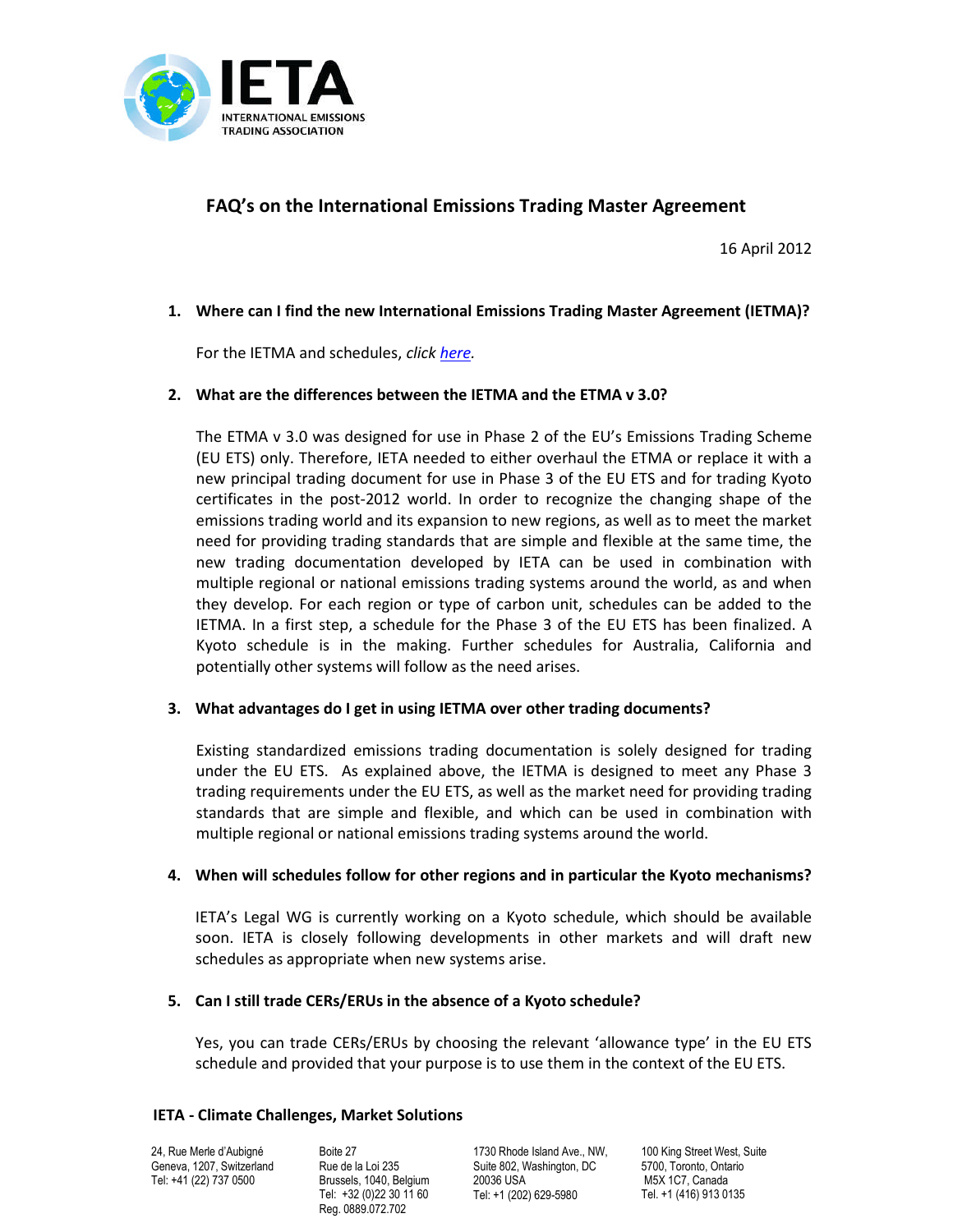

## 6. **Transactions are frequently undertaken on a spot basis using the IETA Single Trade Agreement (STA). Has there been any discussion of updating this document?**

A suitable STA for trading in Phase 3 of the EU ETS will be produced in due course and should be available soon.

## 7. **Where can I find netting opinions for the IETMA?**

IETA currently does not have netting opinions for the IETMA but is consulting its members to see if this service should be provided. If you are interested in receiving netting opinions, please contact *ieta@ieta.org*.

## **8. Can we use the EU ETS schedule for trading in Phase 2 of the EU ETS and, if so, how will this work?**

Yes, the EU ETS schedule includes transitional provisions allowing you to trade in Phase 2 of the EU ETS.

In addition, IETA has also published a form of confirmation to the ETMA v 3.0 which contains the relevant wording for trading in the Union Registry in Phase 2 of the EU ETS. A copy of the form of confirmation can be found *[here](http://www.ieta.org/assets/Legal-WG/IETMARELEASEAPRIL2012/uk-2948519-v4-ietma%20phase%203%20confirmation.doc)*.

## **9. What is a registry under the EU ETS schedule?**

The migration of registry accounts to the single Union Registry (expected to occur during the second half of 2012) is covered in the EU ETS schedule of the IETMA. Once trading in the EU ETS is undertaken within the Union Registry, users are advised that a 'registry' shall include the Union Registry as well as, collectively, all the accounts within the Union Registry that are under the jurisdiction of a National Administrator designated by a Member State.

Disclaimer: This FAQ answer is a high level explanation of some key concepts. Please refer to the IETMA and the EU ETS schedule for a more precise definition.

### **10. What is a suspension event under the EU ETS schedule?**

There are two kinds of suspension event under the EU ETS schedule for Phase 3 transactions:

- 1. An absence of Registry Operation, i.e. if the registry or the relevant transaction logs are not functioning; and
- 2. The occurrence of an Administrator Event, i.e. the suspension of some or all of the processes of a registry or the EU transaction log by a National Administrator or the Central Administrator